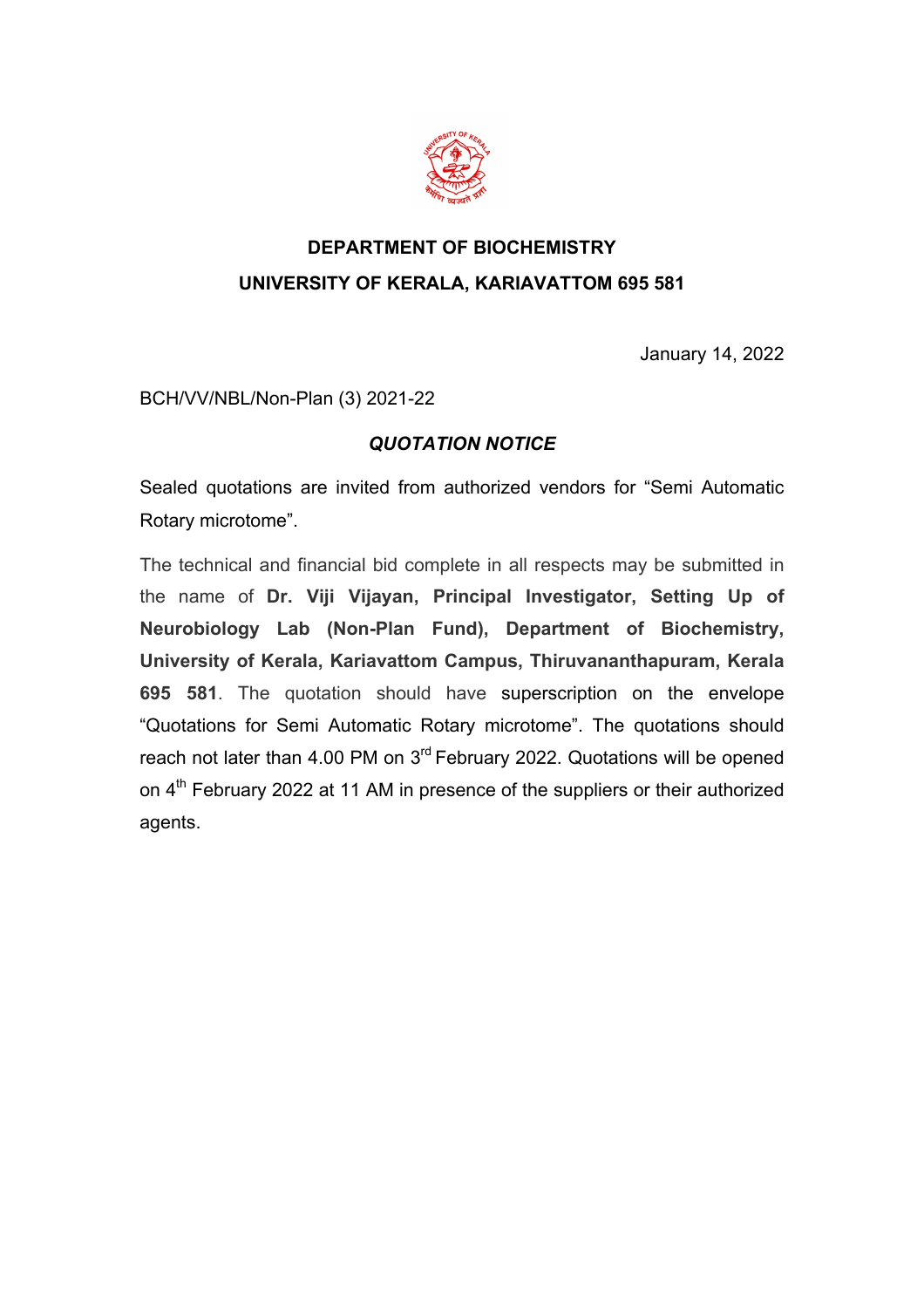| 1.  | Purpose: Histopathology                                                                                                                                                                  |  |
|-----|------------------------------------------------------------------------------------------------------------------------------------------------------------------------------------------|--|
| 2.  | Operation: semi automatic                                                                                                                                                                |  |
| 3.  | Should deliver over extensive protection and sliding clutch anti-locking<br>system in the coarse advance.                                                                                |  |
| 4.  | Should possess Cutting/Trimming Mode                                                                                                                                                     |  |
| 5.  | Should have Fast Forward/Backward Function                                                                                                                                               |  |
| 6.  | Section Counter/Section thickness display                                                                                                                                                |  |
| 7.  | Disposable knife holder with lateral knife adjustment feature for using the<br>entire width of the blade                                                                                 |  |
| 8.  | Should have storage capacity on the top of the instrument<br>for easy access of tools                                                                                                    |  |
| 9.  | Finger protection guard                                                                                                                                                                  |  |
| 10. | Should have Lockable handwheel at any position for user safety                                                                                                                           |  |
| 11. | Should have Adjustable Specimen retraction value from 5 to 100um in<br>steps of 5um                                                                                                      |  |
| 12. | Should have Safety alarm system indicating the end positions.                                                                                                                            |  |
| 13. | Should have Section Waste tray to collect section waste                                                                                                                                  |  |
| 14. | Precision stepper motor and a micro step drive for accurate specimen<br>advance and uniform thickness during sectioning                                                                  |  |
| 15. | The microtome should deliver Section Thickness Range: 0.5um-100um.<br>Should have Setting Values: 0.5um-2um in 0.5um increments, 2um-20um in<br>increments, 20um-100um in 5um increments |  |
| 16. | Trimming Thickness Range: 1um-600um<br>Should have Setting Values : 1um-20um in 1um increments, 20um-60um in 5<br>increments, 60um-600um in 10 um increments                             |  |
| 17. | Minimum Setting Value: 0.5um                                                                                                                                                             |  |
| 18. | Object feed: 28mm                                                                                                                                                                        |  |
| 19. | Vertical stroke: 60mm                                                                                                                                                                    |  |
| 20. | Specimen Orientation x- and y-axes : universal 8°                                                                                                                                        |  |
| 21. | Z-axis: upto 360° Max.                                                                                                                                                                   |  |
| 22. | Voltage: 220V                                                                                                                                                                            |  |
| 23. | Certification : ISO, CE approved                                                                                                                                                         |  |